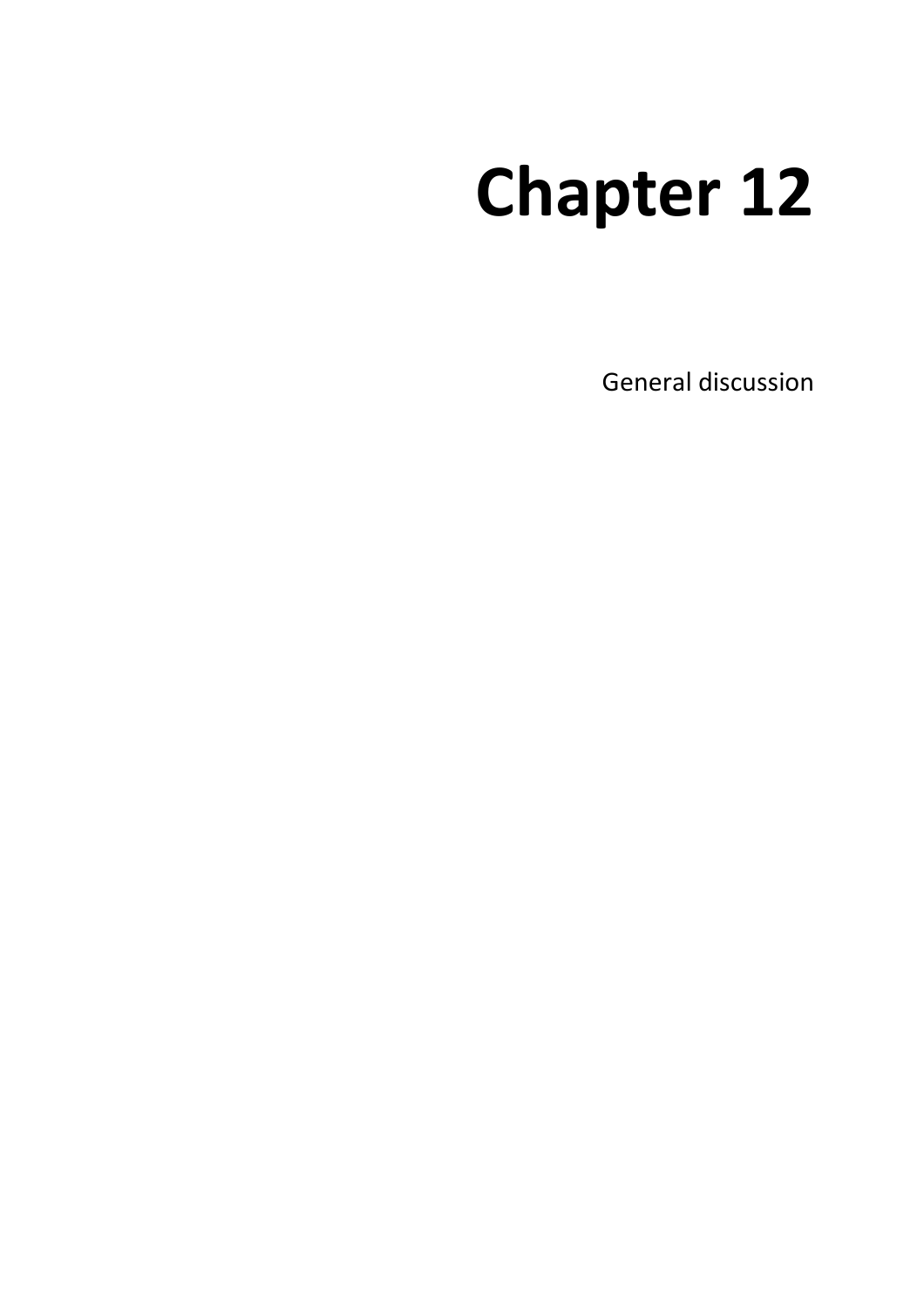The first part of this thesis focused on patient-reported **knee instability** and biomechanical factors that may play a role in knee stabilization, namely muscle strength, proprioception and laxity of the knee joint, in a clinical cohort of knee OA patient. The relationships between each of these biomechanical factors and structural joint damage, as detected by radiography and/or MRI, were also explored.

In the second part of this thesis, the **effectiveness of exercise therapy** was the central theme. Exercise therapy is a key component of conservative OA management, but effects are still only moderate at best and need to be optimized. A randomized, controlled trial was conducted to evaluate the effectiveness of additional knee joint stabilization training in knee OA patients suffering from knee instability. Data of this trial were also used to evaluate underlying mechanisms and potential barriers of exercise therapy.

It has been suggested that the heterogeneous knee OA population needs to be classified into homogeneous subgroups or phenotypes, in order to better understand the complexity of OA disease and to develop tailor-made interventions for specific phenotypes. Therefore, the third part of this thesis aimed to identify clinically relevant **knee OA phenotypes**.

In the following section, the presented study findings from this thesis will be discussed, and directions for future research will be provided.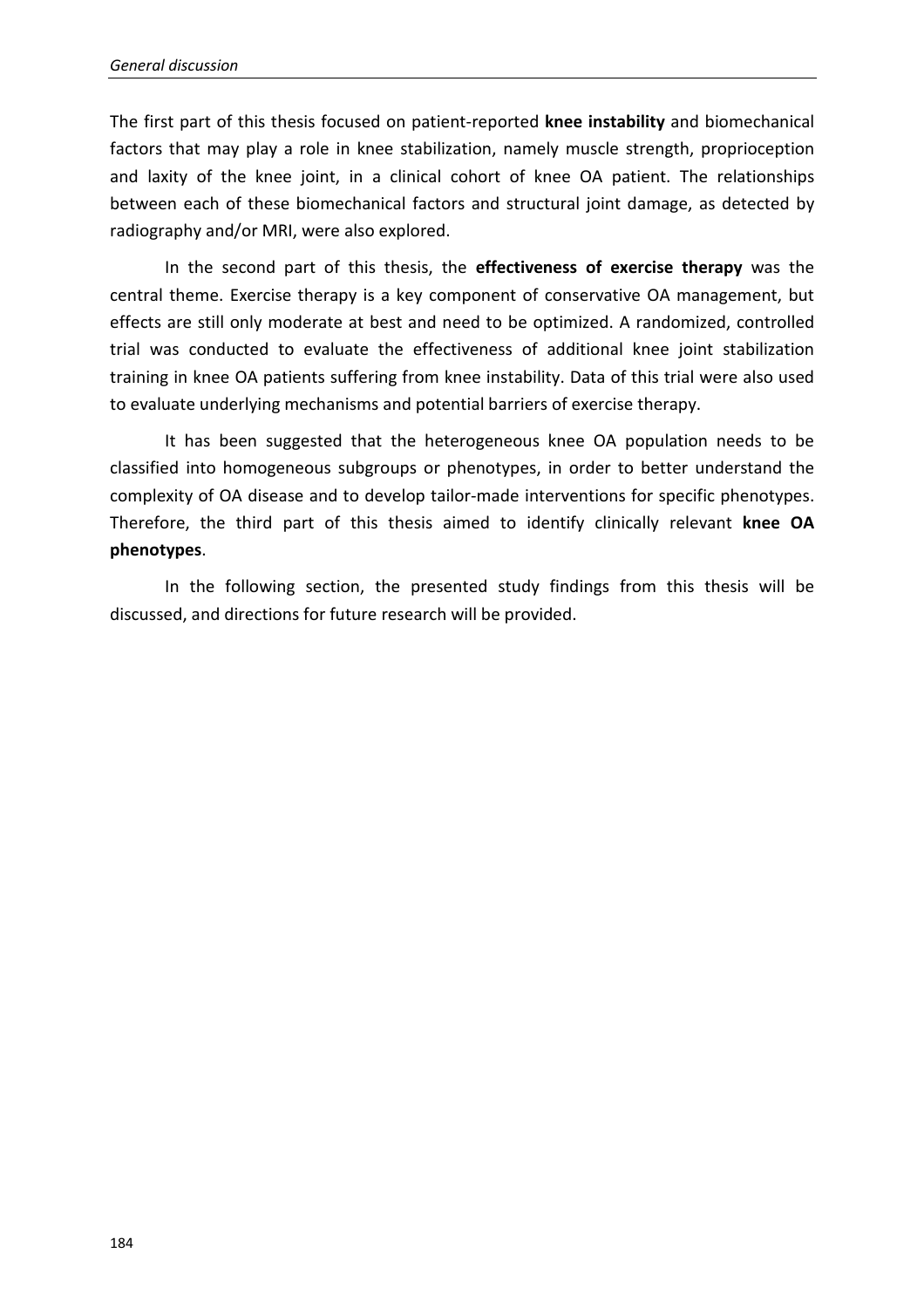## **Part I. Knee joint instability**

#### *Clinical importance of knee joint instability*

Knee instability, which is reported by the patient as 'a feeling of buckling, shifting, or giving way of the knee', was found to be highly common (65%) in the AMS-OA cohort (1) (**Chapter 2**). This is in line with previous literature (2). Moreover, knee OA patients reporting knee instability were found to have more severe activity limitations than those patients not reporting knee instability, even after controlling for factors like muscle weakness, pain, radiographic severity, body mass index, and age. These results emphasize that patientreported knee instability may need to be addressed in clinical practice.

#### *Upper leg muscle strength: a dominant factor in knee stabilization*

Patient-reported knee instability was significantly associated with reduced upper leg muscle strength, while not with impaired proprioception or increased laxity of the knee (3) (**Chapter 3**). These findings have recently been replicated in a study by Shakoor et al (4), and is in line with a large population-based cohort study (not exclusively knee OA patients) (5). Quadriceps and hamstrings muscles are widely considered to be principal stabilizers of the knee joint (6), but exact pathways have yet to be clarified. Stronger upper leg muscles should be able to control knee joint movements under more challenging conditions, thereby possibly maintaining knee joint stability. This stabilizing role of the upper leg muscles could also explain, at least partly, the well-established association of muscle weakness with activity limitations in knee OA (7;8). Interestingly, knee OA patients with weaker muscles tend to have higher cocontractions of quadriceps and hamstrings muscles during gait (i.e., stiffening of the knee), which might be considered a stabilizing strategy, but could potentially be harmful for the knee joint through higher joint compression (9). This further underlines the importance of strong muscles around the knee joint, although also other muscle functions than maximal strength, such as muscle activation (10), muscle force steadiness (11)), and muscle fatigue could be important for knee stabilization.

Quadriceps (but not hamstrings) weakness was found to be associated with severity of patellofemoral (PF) cartilage loss on both MRI and radiography and presence of joint inflammation on MRI, while not with other structural features (12) (**Chapter 6**). The association with PF cartilage loss is in line with earlier studies (13-16). This may confirm a suggested role of quadriceps weakness in the pathogenesis of PF OA, rather than tibiofemoral (TF) OA, possibly due to changes in the placement or tracking of the patella (16). The association may also suggest that PF joint damage can inhibit quadriceps muscle function (17). The association between quadriceps weakness and joint inflammation is a new and potentially clinically relevant finding, which has recently been confirmed in our AMS-OA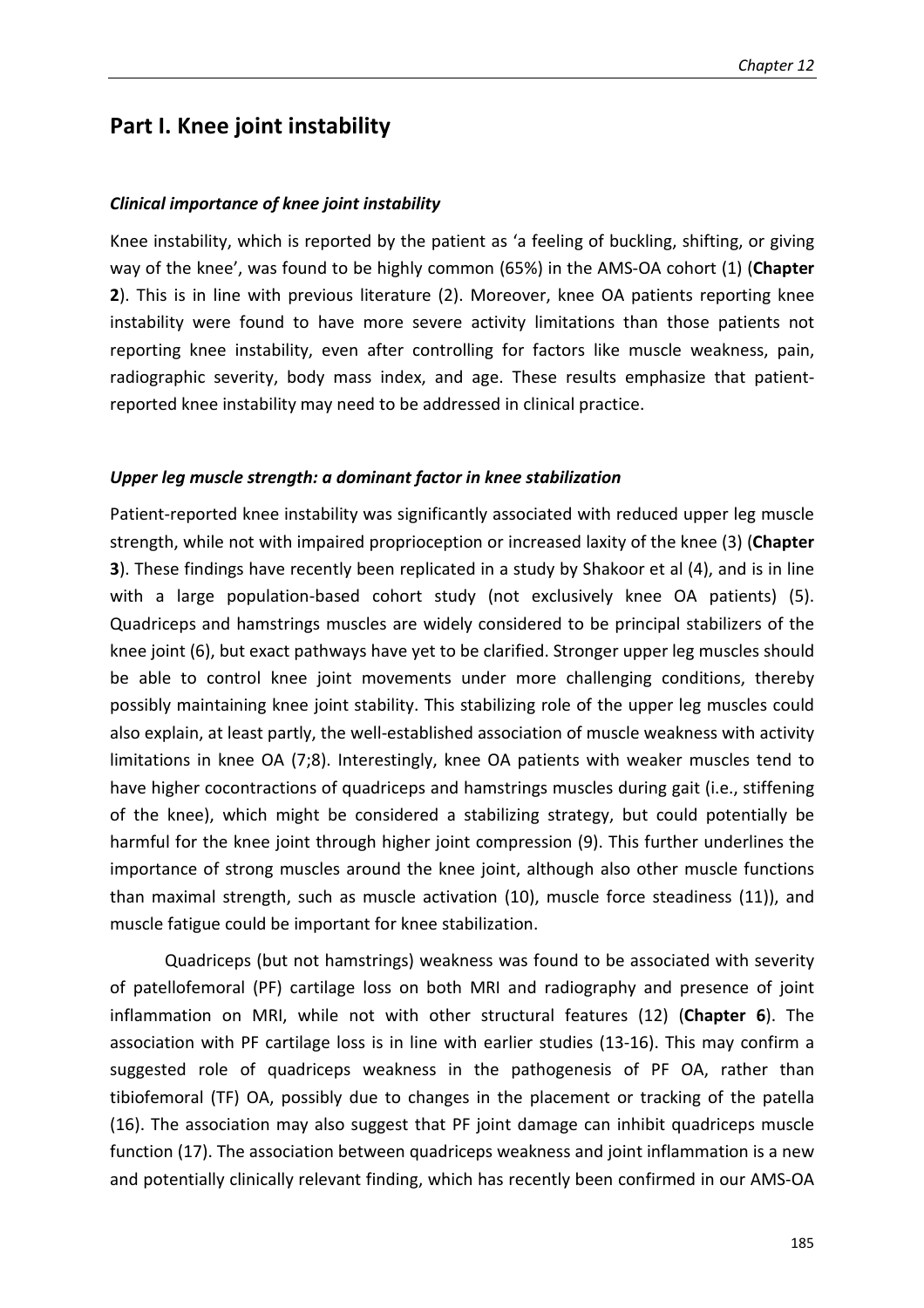cohort using a systemic inflammatory marker (18). This may imply that muscle weakness in knee OA is partly attributed to inflammatory processes, both locally and systemically.

To conclude, the upper leg muscles seem to play a dominant role in knee stabilization and may also be involved in OA disease process. This implies that the muscles are a crucial target for treatment and that determinants of muscle weakness in knee OA need to be further clarified.

## *Knee joint proprioception: new measurements needed*

Knee joint proprioception (i.e., knee motion sense) was not found to be associated with patient-reported knee instability, even not in an interaction term with muscle strength (3) (**Chapter 3**). This was unexpected, as proprioception is presumed to be essential for knee protection and stabilization, and frequently been related to pain and activity limitations, as described in a review study (19) (**Chapter 4**). It should be noted that in a study by Collins et al (20) in 38 knee OA patients, an association between knee joint proprioception (i.e., knee position sense) and patient-reported knee instability was found. Position and motion sense tests are the 2 most commonly used measures for proprioception, but correlate poorly with each other. Position sense tests are less reliable but presumed to be more likely to stimulate muscle spindles, which are considered the most important proprioceptive receptors, compared to motion sense tests. This could explain the different study results in this thesis compared to Collins et al.

Both position and motion sense tests have been criticized because of poor reliability and excessive variability, potential confounding by patient memory, reaction time, concentration, and joint pain during testing (21), and a possible learning effect. Recently, a more reliable proprioceptive test has been introduced, namely a vibratory perception threshold test (21). However, this measure was not found to be associated with patientreported knee instability (4). All existing proprioceptive tests are assessed under unloading, non-functional conditions, which is presumably not closely linked to proprioception necessary during daily activities. Therefore, a new and reliable measurement technique within a loading and functional context should be developed, and could be more closely linked to patient-reported knee instability.

Loss of proprioception is a well-known symptom in knee OA, but causal factors of these deficits are unknown (19) (**Chapter 4**). Several possible causes have been suggested, including dysfunction of articular mechanoreceptors, loss of muscle spindles due to muscle weakness, inflammatory processes, and injuries in menisci or ACL. Reduced proprioception was found to be associated with medial meniscal abnormalities in the AMS-OA cohort (22) (**Chapter 5**), which is a new finding, while not with inflammation or any other MRI feature (12) (**Chapter 6**). Interestingly, proprioception may not only depend on local factors, but may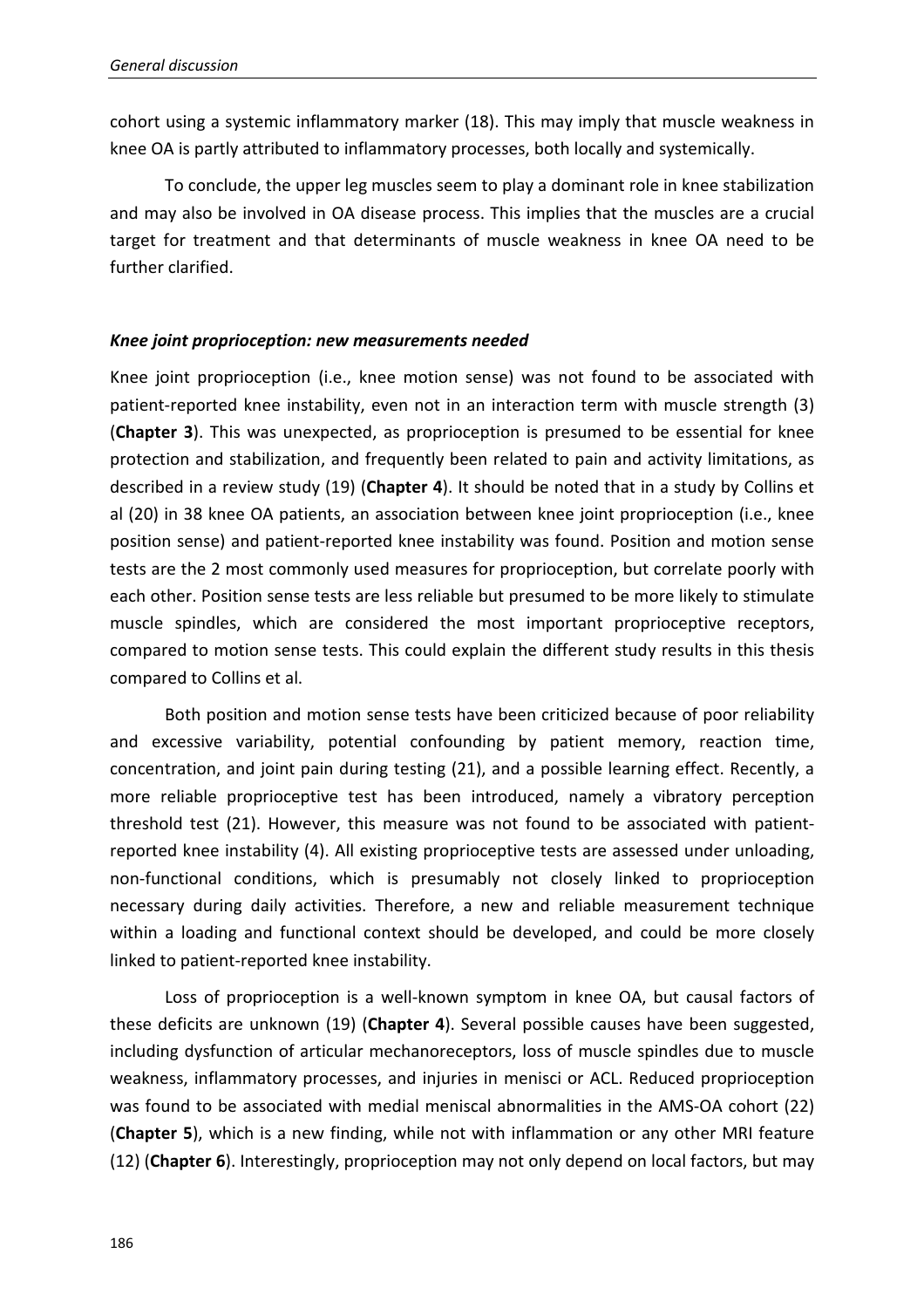also be a generalized process. Patients with knee OA do not only have proprioceptive deficits in their affected knee, but also in the contralateral knee (23-25), as well as other joints (e.g., shoulder) (26). Longitudinal studies may unravel which factors (local and/or generalized) are involved in reduced proprioception of the knee joint, and whether proprioception plays a role in OA disease process.

To conclude, new measurements of knee proprioception need to be developed that are more closely linked to proprioception necessary in daily life. With such a measure, determinants of reduced proprioception in knee OA, of which meniscal damage seems to be one, may be identified.

#### *Knee joint laxity and instability: different constructs?*

Several studies (9;27-29), including one in this thesis (3) (**Chapter 3**), were not able to find an association between knee joint laxity and instability. This might be surprising, as traditionally, knee joint laxity was considered a synonym for instability and frequently used as a measure for instability. Apparently, active structures are dominant over the passive structures in their function to stabilize the knee joint. Furthermore, passive knee joint laxity assessed in unloaded position and episodes of knee instability during daily life could be two different constructs. However, an alternative laxity measure, assessing knee joint stiffness (resistance) rather than range of motion of the passive restraint, has recently been introduced and found to be related to knee instability in knee OA patients (i.e., reduced stiffness was associated with severity of patient-reported knee instability) (30). This finding needs to be replicated in future studies.

Laxity of the knee joint was found to be associated to cartilage loss and osteophyte formation on MRI and/or radiography, ), although associations were weak and fluctuated in direction (12) (**Chapter 6**). While cartilage loss in the LTF compartment was associated with higher laxity, possibly reflecting 'pseudo-laxity' (i.e., a reduction in tension on the passive restraint due to joint space narrowing (31)), cartilage loss in the MTF compartment was associated with lower laxity, possibly reflecting an 'ankylosing' or 'bone-to-bone' effect of end-stage cartilage loss. The association between laxity and structural joint damage may therefore depend on the stage of OA disease. It has also been suggested that the presence of laxity may contribute to the development and progression of knee OA. Lax knees may allow abrupt motion inside the joint, which could affect articular cartilage and other tissues (31). However, this could not be demonstrated in a longitudinal study (32).

To conclude, knee joint laxity has found to be unrelated to patient-reported knee instability. The role of laxity in OA disease process is still unclear and needs to be unraveled in future longitudinal studies.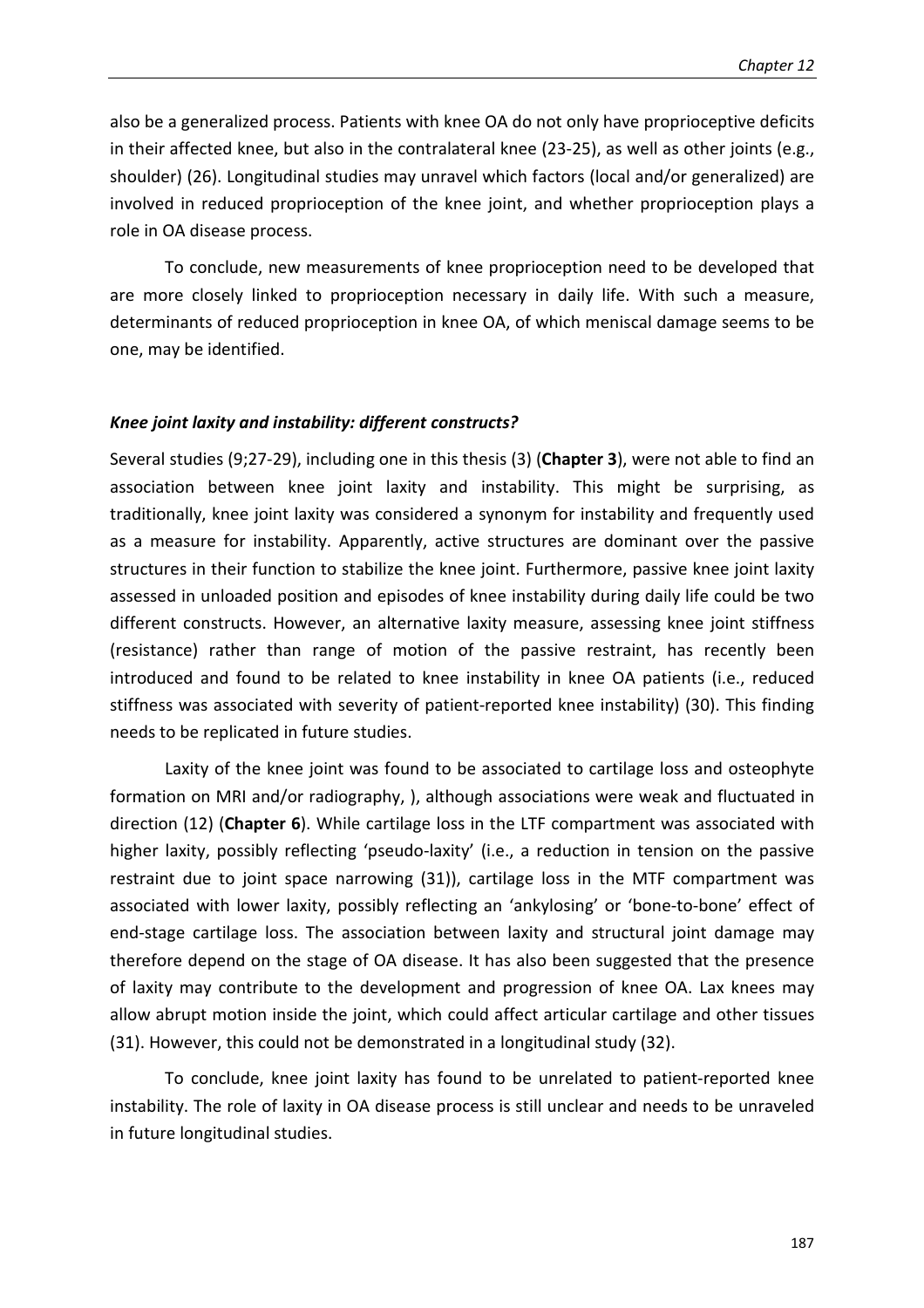## *Knee instability: development of an objective measure*

In this thesis, a subjective measure of knee instability based on questionnaires from Irrgang et al (33) and Felson et al (5) (i.e., 'a feeling of buckling, shifting, or giving way of the knee', reported by the patient) was considered golden standard. However, some patients were found to have difficulty interpreting this question. Ideally, an objective measure can detect and differentiate different forms of actual episodes of instability. Such a measure could be combined with electromyography (EMG) in order to clarify the role of the muscles in knee stabilization. In the recent years, innovative techniques have been developed to assess three-dimensional knee motions under dynamic conditions by using accelerometers (34) (Fig. 1) or stereo X-ray technology (35). These measures need to be related to patientreported knee instability for validation.



**Fig. 1.** Knee acceleration measure assessing accelerations of femur with respect to tibia, in anterior-posterior and medial-lateral directions as an estimate for knee instability, and in proximal-distal direction as an estimate for load transmission (34) (printed with permission)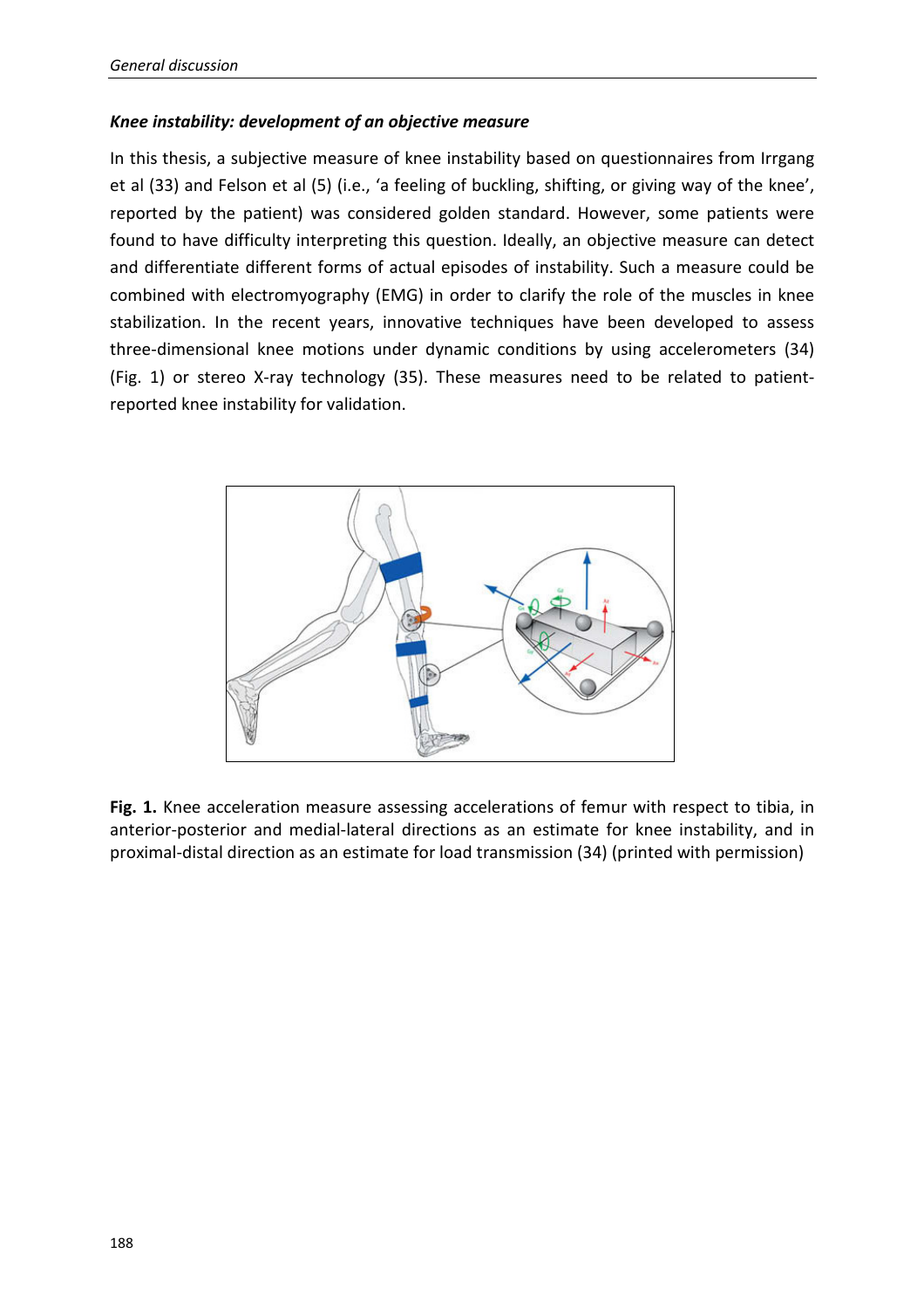# **Part II. Optimizing effectiveness of exercise therapy**

#### *Knee joint stabilization training: no added value*

In a large randomized, controlled trial (STABILITY-trial), initial knee stabilization training, in addition to strength and functional training was not found to be effective compared to a control program of strength and functional training only (36) (**Chapter 7**). This was unexpected, as we specifically included patients suffering from knee instability. On the other hand, it is in line with other recent studies (37-39), in which additional 'neuromuscular training' was not effective over strength training only. Knee stabilization training may only be necessary in specific subgroups of patients with knee instability, whereas in the large majority, strength training could be sufficient. In subgroup-analyses, initial knee stabilization training did show added value in participants with knee instability and higher upper leg muscle strength at baseline, whereas participants with the lowest upper leg muscle strength improved more following the control program (40) (**Chapter 8**). This suggests that exercises should first aim at muscle strengthening, prior to knee stabilization.

The unexpected negative result of the STABILITY-trial could also be explained by the small contrast between interventions and a difference in training intensity in favor of the control group. Firstly, the only difference between programs was the addition of initial knee joint stabilization training, as this component was expected to be essential in the targeted group of patients suffering from knee instability. This design would have ensured that a difference in effectiveness was attributable to the knee stabilization training. Secondly, we found that patients from the control group exercised with a higher intensity compared to patients from the experimental program in the last phase of the exercise program. Possibly, extensively focusing on quality of performance of exercises, as part of the knee joint stabilization training, may have limited an intended increase in training intensity in the experimental group.

## *Success factors of exercise therapy*

Both exercise programs from the STABILITY-trial were found to be highly effective, with effects at the higher end of the spectrum compared to other studies (Table 1). The success of our exercise therapy is likely attributable to the following factors:

 *Type of exercises.* We incorporated all components recommended in (inter)national guidelines (51-54), including strength training, training of daily activities (i.e., task-specific), aerobic training, and patient education. Furthermore, most exercises were in weightbearing position and incorporated parts of daily activities like walking, rising and sitting from a chair, and stair-climbing, thereby presumably influencing daily functioning more directly.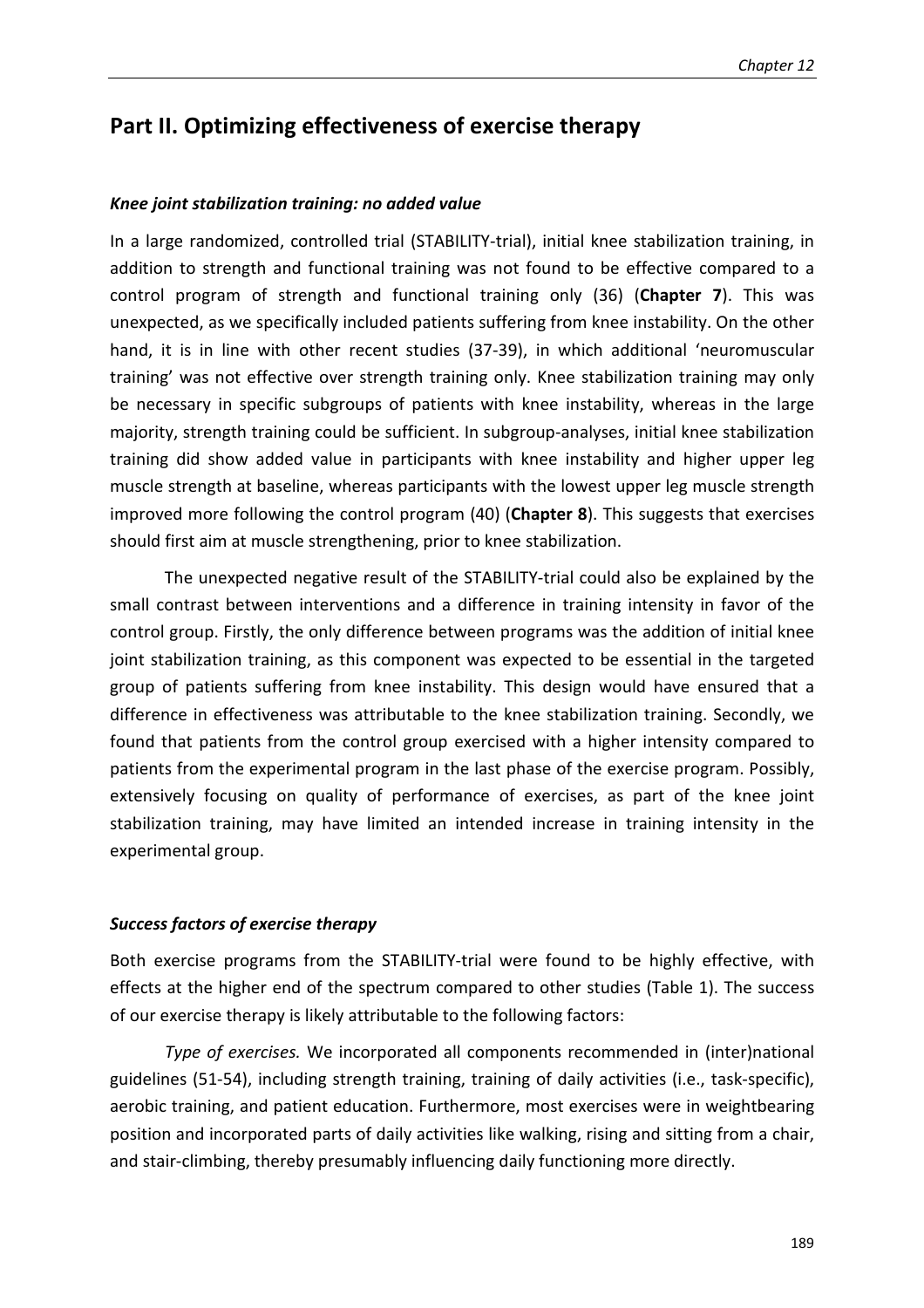|                                                                                                                  |                                                                             |     | effectiveness      |             |
|------------------------------------------------------------------------------------------------------------------|-----------------------------------------------------------------------------|-----|--------------------|-------------|
|                                                                                                                  |                                                                             |     |                    | activity    |
| study                                                                                                            | intervention                                                                | n   | pain               | limitations |
| Knoop et al, 2013                                                                                                | 12-week exercise program with 2 supervised                                  | 80  | 41%*               | 31%#        |
| (36)                                                                                                             | sessions of 60 minutes weekly (experimental group)                          |     |                    |             |
| Knoop et al, 2013                                                                                                | 12-week exercise program with 2 supervised                                  | 79  | 36%*               | 27%#        |
| (36)                                                                                                             | sessions of 60 minutes weekly (control group)                               |     |                    |             |
| van Baar et al,                                                                                                  | 12-week exercise program with 1 to 3 sessions                               | 99  | 49%*               | $6\%^{++}$  |
| 1998 (41)                                                                                                        | weekly                                                                      |     |                    |             |
| Farr et al, 2010 (42)                                                                                            | 9-month exercise program with 3 supervised<br>sessions of 60 minutes weekly | 52  | $42%$ <sup>+</sup> |             |
| Fitzgerald et al,                                                                                                | 6-8 week exercise program with 12 supervised                                | 91  | 26%*               | 34%#        |
| 2011 (38)                                                                                                        | sessions in (agility and perturbation group)                                |     |                    |             |
| Abbott et al, 2013                                                                                               | 16-week exercise program with 9 supervised                                  | 51  | 27%*               | 31%**       |
| (43)                                                                                                             | sessions of 50 minutes                                                      |     |                    |             |
| Messier et al, 2013                                                                                              | 18-month exercise program with 3 partially                                  | 150 | $28%$ <sup>+</sup> | 24%#        |
| (44)                                                                                                             | supervised sessions of 60 minutes weekly                                    |     |                    |             |
| Maurer et al, 1999                                                                                               | 8-week exercise program with 3 supervised                                   | 57  | $25%$ <sup>+</sup> | 16%#        |
| (45)                                                                                                             | sessions weekly                                                             |     |                    |             |
| Fitzgerald et al,                                                                                                | 6-8 week exercise program with 12 supervised                                | 92  | $7\%$ <sup>*</sup> | 24%#        |
| 2011 (38)                                                                                                        | sessions in (standard exercise group)                                       |     |                    |             |
| O'Reilly et al, 1999                                                                                             | 6-month home-based exercise program with 5                                  | 113 | $22%$ <sup>+</sup> | 17%#        |
| (46)                                                                                                             | exercises each day                                                          |     |                    |             |
| Veenhof et al, 2006                                                                                              | 12-week exercise program with maximal 18                                    | 90  | 14%*               | 21%#        |
| (47)                                                                                                             | supervised sessions                                                         |     |                    |             |
| Péloquin et al,                                                                                                  | 12-week exercise program with 3 supervised                                  | 59  | $19%^{+}$          |             |
| 1999 (48)                                                                                                        | sessions of 60 minutes weekly                                               |     |                    |             |
| Hopman-Rock and                                                                                                  | 6-week exercise + health education program of one                           | 56  | 18%*               |             |
| Westhoff, 2000 (49)                                                                                              | supervised session of 120 minutes weekly                                    |     |                    |             |
| Messier et al, 2004                                                                                              | 18-month exercise program with 3 partially                                  | 80  | $6\%$ <sup>+</sup> | 12%#        |
| (50)                                                                                                             | supervised sessions of 60 minutes weekly                                    |     |                    |             |
| * NRS or VAS score; † WOMAC subscale pain; ‡ Knee joint tenderness score; # WOMAC subscale physical function; ** |                                                                             |     |                    |             |
| WOMAC total score (including subscales pain, stiffness, and physical function); ++ IRGL subscale disability.     |                                                                             |     |                    |             |

**Table 1**. Effectiveness of exercise programs in STABILTY-trial compared to other randomized, controlled trials on exercise therapy in knee OA patients (with *n*>50 in exercise group)

 *Gradual increase in intensity.* Both programs started with a 4-week low-intensity phase with hydrotherapy in week 1 and low-intensity land-based exercises in week 2-4. This would enable the knee joint to adapt at loading, thereby preventing overload-related injuries, especially in the targeted group of patients suffering from knee instability. From week 5 towards the end of the program, training intensity gradually increased in order to optimize training effects.

 *Professional supervision*. Each group of patients was supervised by two professionally trained physical therapists with experience in exercise therapy and rheumatic diseases. Their knowledge and experience enabled them to adequately monitor exercise performance and professionally guide patients.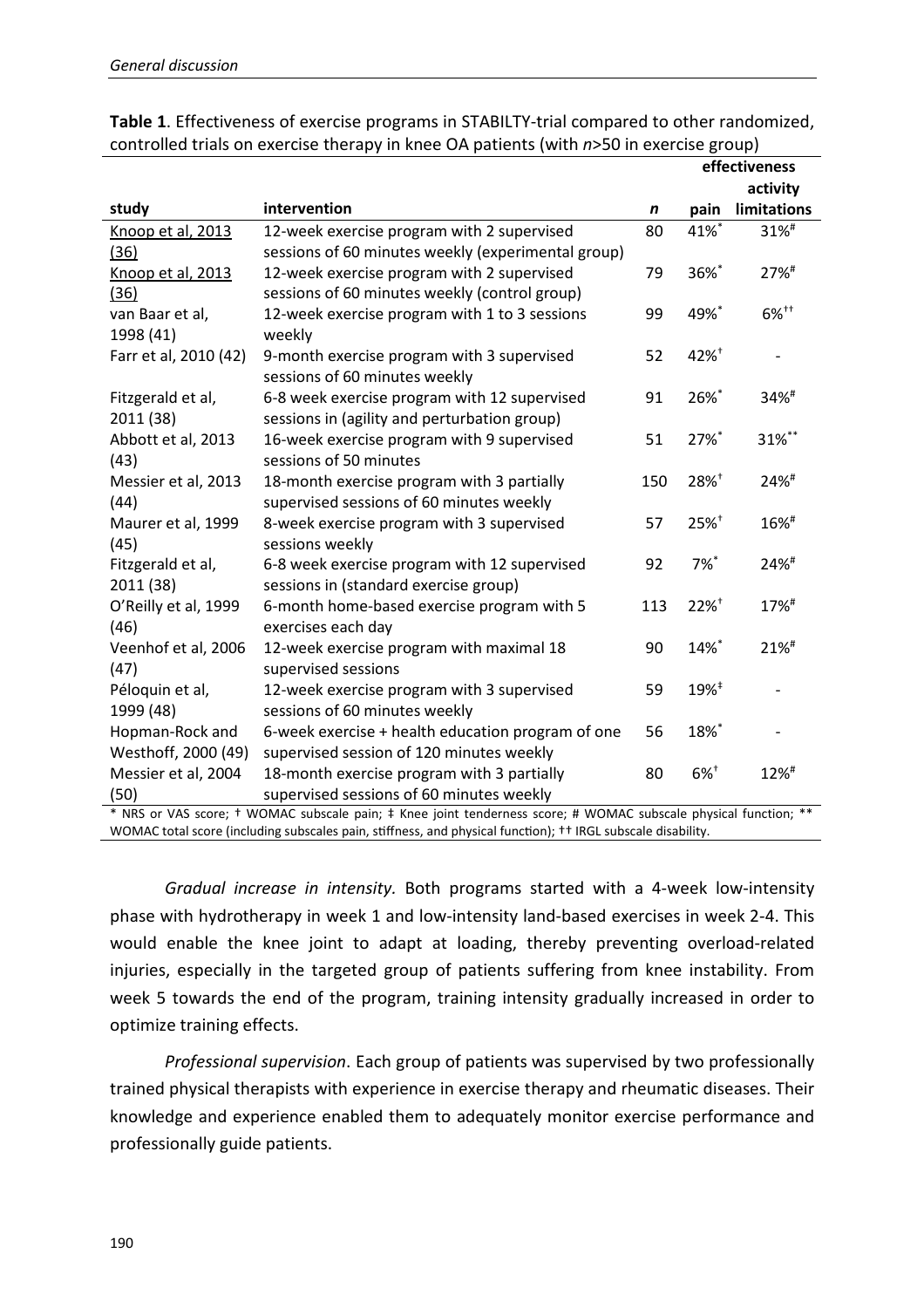*Group-based sessions.* By providing group-based sessions, patients could interact with each other during the treatment, e.g., exchanging experiences, motivating each other. This may have facilitated enjoyment during exercises and compliance to the exercise regimen, thereby possibly influencing treatment outcome as well. Although the literature does not support a superiority of group-based vs. individual exercise sessions in knee OA (55), both patients and therapists in the STABILITY-trial were positive towards these groupbased sessions.

 *High adherence*. Participants in the STABILITY-trial were in general highly motivated and adherent to the exercise protocol, not only during but also after the treatment period. As a part of the treatment, participants were encouraged to seek for alternatives to keep perform exercises and remain physically active after discharge. This may have enabled them to better incorporate an exercise behavior in their daily activities. The high level of adherence might have been crucial for the sustainment of effects over time, which usually decline (56).

Physical therapists have various attitudes and beliefs regarding exercise in OA (57), although existing guidelines strongly recommend exercise therapy. Furthermore, exercise therapy is ignored as a treatment strategy by many medical practitioners (58;59). In the STABILTY-trial, an exceptionally large number of candidates enrolled (*n*=539), of which most reported not being (adequately) treated, reflecting the 'underuse' of exercise therapy. Therefore, implementation of effective exercise programs, in addition to more adequate referral to exercise professionals by medical practitioners, will likely have positive effects on the conservative management of OA.

## *Importance of strength training*

*Strength training: an essential component of exercise therapy.* Multiple findings in this thesis consistently underline the key role of strength training in OA management. Firstly, strength training (in addition to functional training) was equivalent in effect to a program with additional knee joint stabilization training, not only in reducing activity limitations and pain, but also in restoring knee stability (36) (**Chapter 7**). This seems also in line with the crosssectional association found between lower muscle strength and knee instability (3) (**Chapter 3**).

Secondly, a significant effect modification by upper leg muscle strength indicated that persons with lower baseline muscle strength tend to benefit more from the control program, whereas persons with higher baseline muscle strength improve more following the experimental program (40) (**Chapter 8**). This suggests that also in a group of knee OA patients suffering from knee instability, the primary goal of exercise therapy needs to be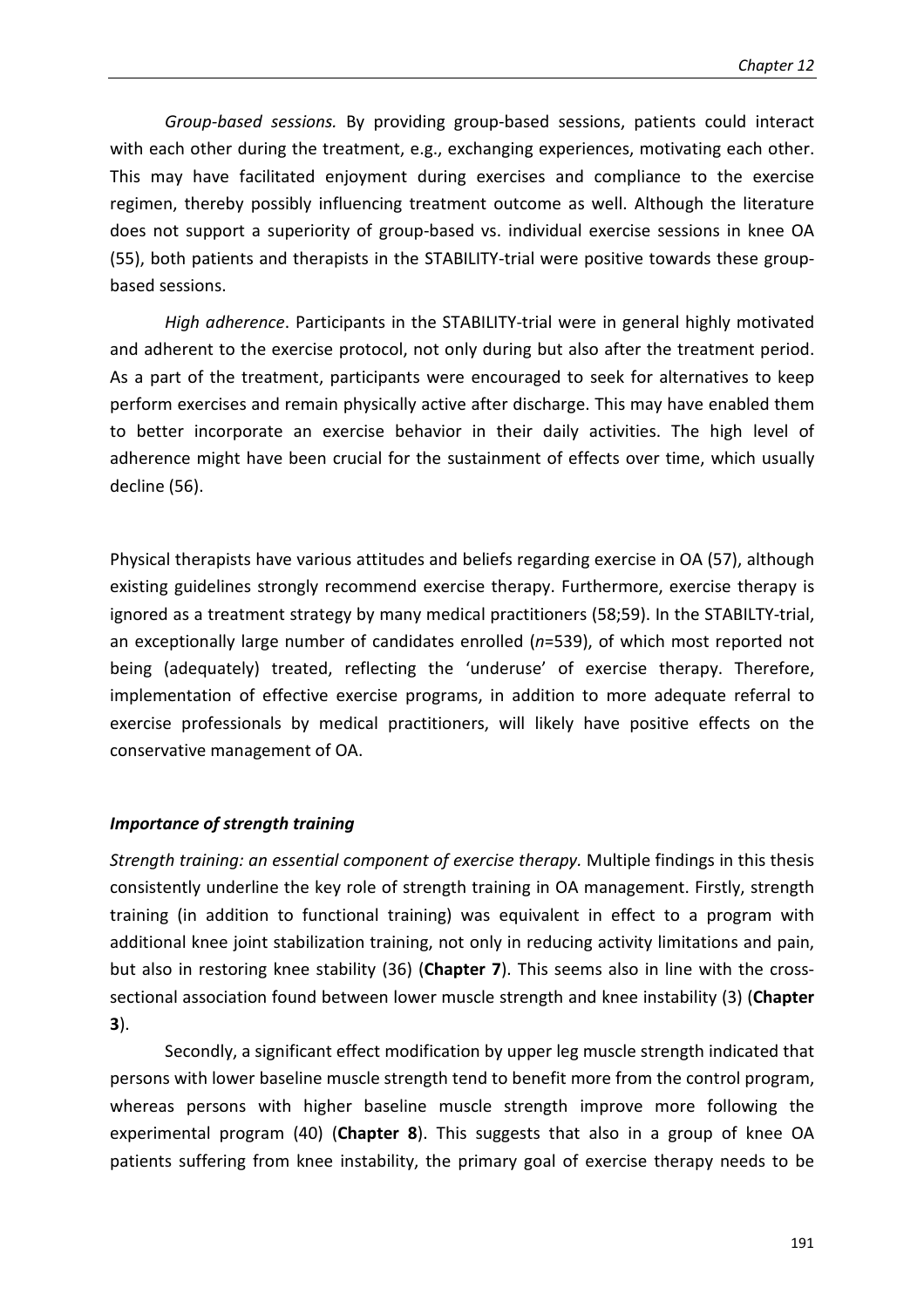muscle strengthening, while in a second phase, other components, e.g., specific knee stabilization training, could be added.

Thirdly, improvement in upper leg muscle strength was found to be consistently associated with reductions in pain and activity limitations following exercise therapy (60) (**Chapter 9**). Upper leg muscle strengthening (for both quadriceps and hamstrings) seems to be an important underlying mechanism of the beneficial effects of exercise therapy. Stronger muscles could enable the patient to better perform daily activities like walking and stair negotiating, thereby reducing activity limitations and possibly pain. Furthermore, muscle strengthening may not only influence daily functioning directly, but also indirectly via changes in knee joint structures (e.g., cartilage quality (61), inflammation (62)), psychosocial factors (63), and comorbidity-related symptoms (63). More studies are needed focusing on underlying mechanisms of the effectiveness of exercise therapy. These studies should use data from (previous) trials on exercise therapy with a non-exercise group as control group.

*Strength training: all OA grades can benefit.* Some clinicians may argue that exercise therapy is ineffective (if not harmful) in patients with severe knee OA. In contrast, we included patients of all grades of knee OA severity (ranging from K/L grade 0-4) in the STABILTY-trial and found that the severity of knee OA on MRI was not of importance for treatment outcome (64) (**Chapter 10**). This implies that professionally supervised exercise therapy is effective and safe in patients of all grades of OA severity, and that, instead of referral for total knee arthroplasty (TKA), exercise therapy could be considered in patients with 'endstage' knee OA. TKAs are the main contributor to the direct health-care costs in OA management (65). Therefore, more consistent referral to exercise therapy is likely to significantly reduce the economic burden of OA. Furthermore, in a substantial group of candidates for surgery, TKA is contra-indicated (because of comorbidities) or not preferable (due to high risks for complications), while half of the patients that undergo TKA do not perceive any improvement in symptoms (66). For these patients, exercise therapy could be an effective treatment and should be considered.

It should be noted that the effect of exercise therapy on structural changes in the knee joint is still controversial. Muscle strengthening may decelerate OA disease, based on the shock-attenuating and stabilizing capacity of the muscles (58). On the other hand, muscle strengthening could theoretically accelerate OA disease as well, if accompanied with higher axial compression that may place the cartilage in an environment of excessive and prolonged load (67). Due to this controversy, clinicians and patients may have doubts about exercise therapy as an effective and safe treatment. However, multiple studies failed to demonstrate a destructive impact of exercise therapy (50;68;69), whereas some evidence suggests a positive impact (61;62). Future studies need to unravel the controversy on the impact of exercise therapy on OA disease.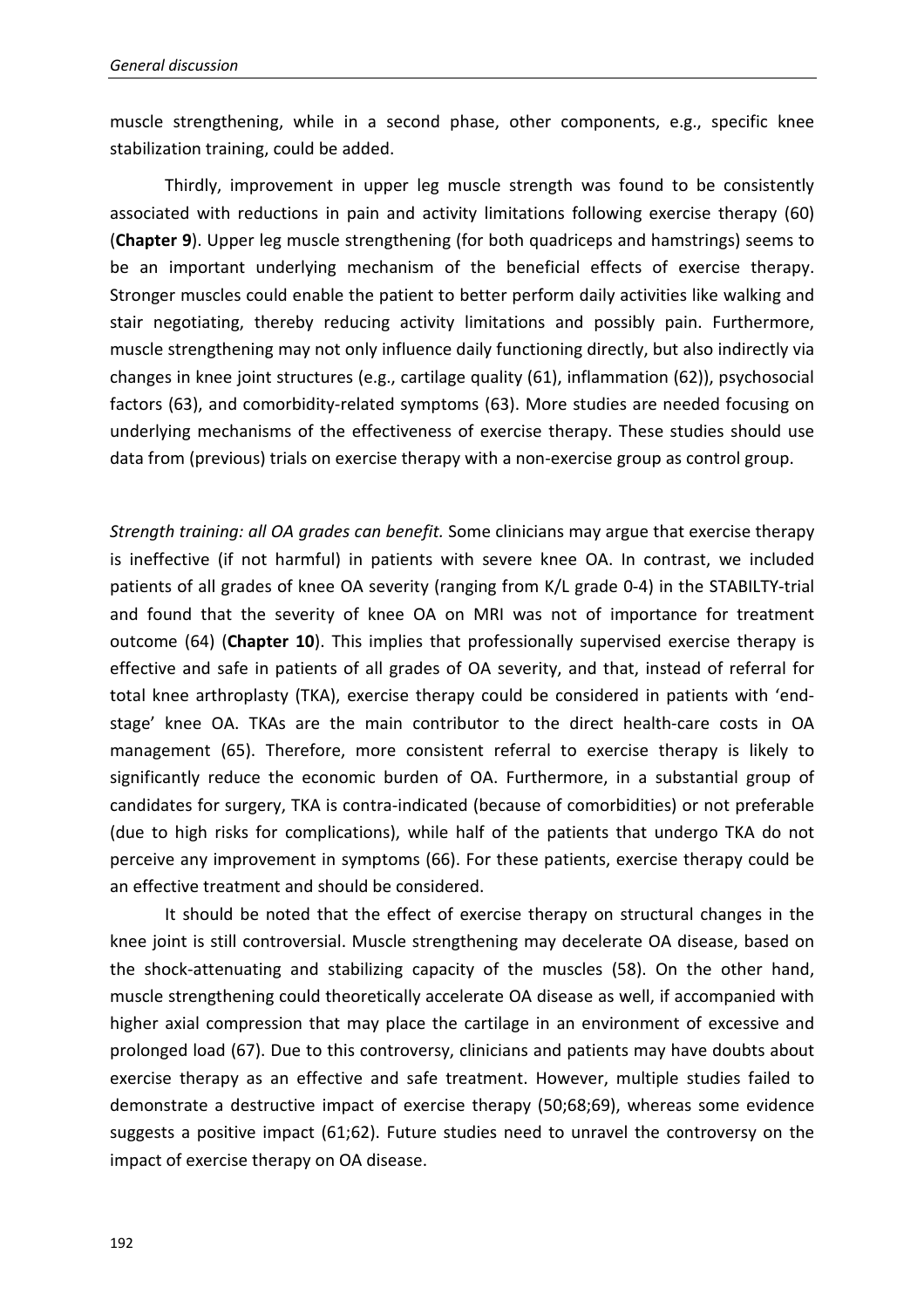*Strength training: further optimization.* Based on findings in this thesis, optimization of exercise programs might be possible by aiming at higher levels of muscle strengthening. Therefore, a gradual increase towards maximal intensity of the exercises may need to be pursued. In future studies, exercise programs with higher intensity levels need to be evaluated on effectiveness and safety. Furthermore, strength improvements may be facilitated through adding vitamin D (70) or anti-inflammatory medication (71). Patients with high pain levels may benefit from a combined treatment of exercises and strong pain medication, to enable them to effectively perform exercises without having pain flares. Finally, for patients with advanced PF OA, exercises may need to be adapted, as this subgroup was found to benefit less from the exercise therapy (64) (**Chapter 10**). By minimizing patellofemoral contact forces and knee loading during exercising (58), or by providing PF taping or bracing during exercising, effectiveness might be optimized.

## **Part III. Knee OA phenotypes**

#### *From one heterogeneous population to multiple homogeneous phenotypes*

Five clinically relevant phenotypes were identified from a large and heterogeneous knee OA cohort, based on easily obtainable patient characteristics (i.e., radiographic severity of knee OA, body mass index, muscle strength, and depressive mood) (**Chapter 11**) (72). In an unpublished study, this phenotype identification could be replicated in the AMS-OA cohort. The 5 phenotypes potentially represent different subtypes of OA in which phenotypespecific interventions are needed. For instance, the 'depressive phenotype', which was found to be the clinically most affected phenotype, may not benefit from usual pain medication and standard exercises, but needs exercise therapy with a behavioral approach, combined with antidepressant medications and/or psychotherapy.

We would like to challenge other research groups to use our clustering technique for replication as well as for identification of other clinically relevant phenotypes. As an example, Conaghan (73) hypothesized the existence of 3 subgroups that could be identified by MRI and may benefit from pathology-targeted therapies. Firstly, a phenotype of patients with isolated cartilage lesions in the early stage of OA disease may benefit from (mesenchymal) stem cell therapy for cartilage regeneration. Secondly, in a phenotype with extensive synovitis, cytokine inhibition (anti-TNF therapy) might be successful. Thirdly, a phenotype of patients with bone marrow lesions may need antiresorptive bone therapy. Phenotype identification should receive priority in OA research as tailoring of interventions is essential to optimize the effectiveness of OA treatments.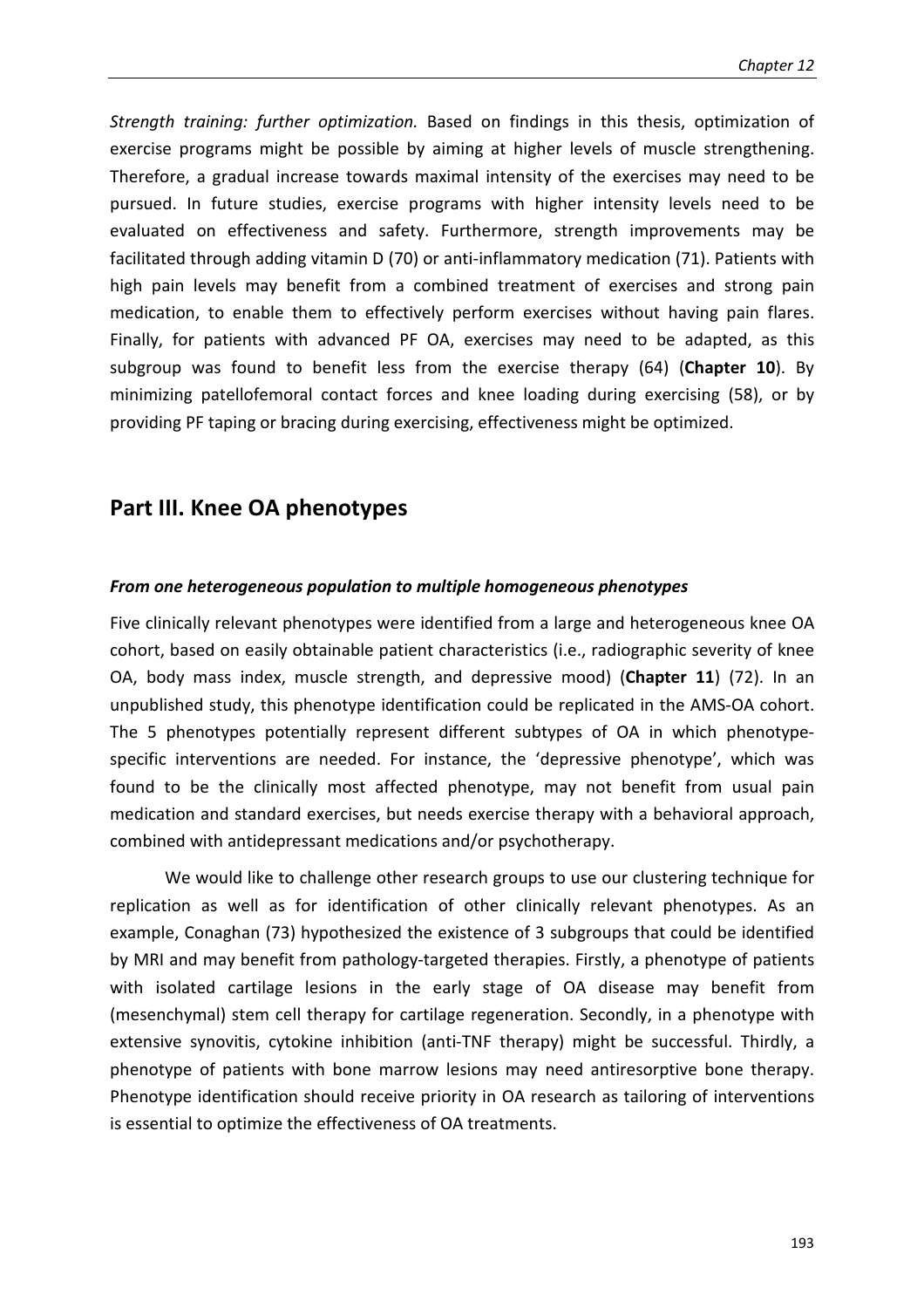# **Conclusions**

In summary, the following conclusions can be drawn from this thesis.

- Knee instability is highly prevalent among knee OA patients and associated with more severe activity limitations.
- Upper leg muscle strength seems to be a dominant factor in knee stabilization in knee OA patients, whereas knee proprioception and varus-valgus laxity could not be linked to knee instability.
- Knee proprioception is reduced in knee OA and associated with pain and activity limitations. Causal factors (local and systemic) of proprioceptive deficits in knee OA are unclear, although evidence suggests a role of meniscal damage.
- Quadriceps weakness was found to be associated with PF cartilage defects and knee joint inflammation.
- In knee OA patients suffering from knee instability, initial knee stabilization training, in addition to strength and functional training was not found to be effective over strength and functional training only. However, subgroup-analyses revealed that knee stabilization training may have added value in patients with knee instability and stronger muscles.
- Strength training is an essential component of exercise therapy and muscle strengthening following exercise therapy seems to be an underlying mechanism of the effectiveness of exercise therapy.
- Patients from all grades of OA severity can benefit from professionally supervised exercise therapy.
- Identification of clinically relevant phenotypes may facilitate the development of targeted, phenotype-specific interventions.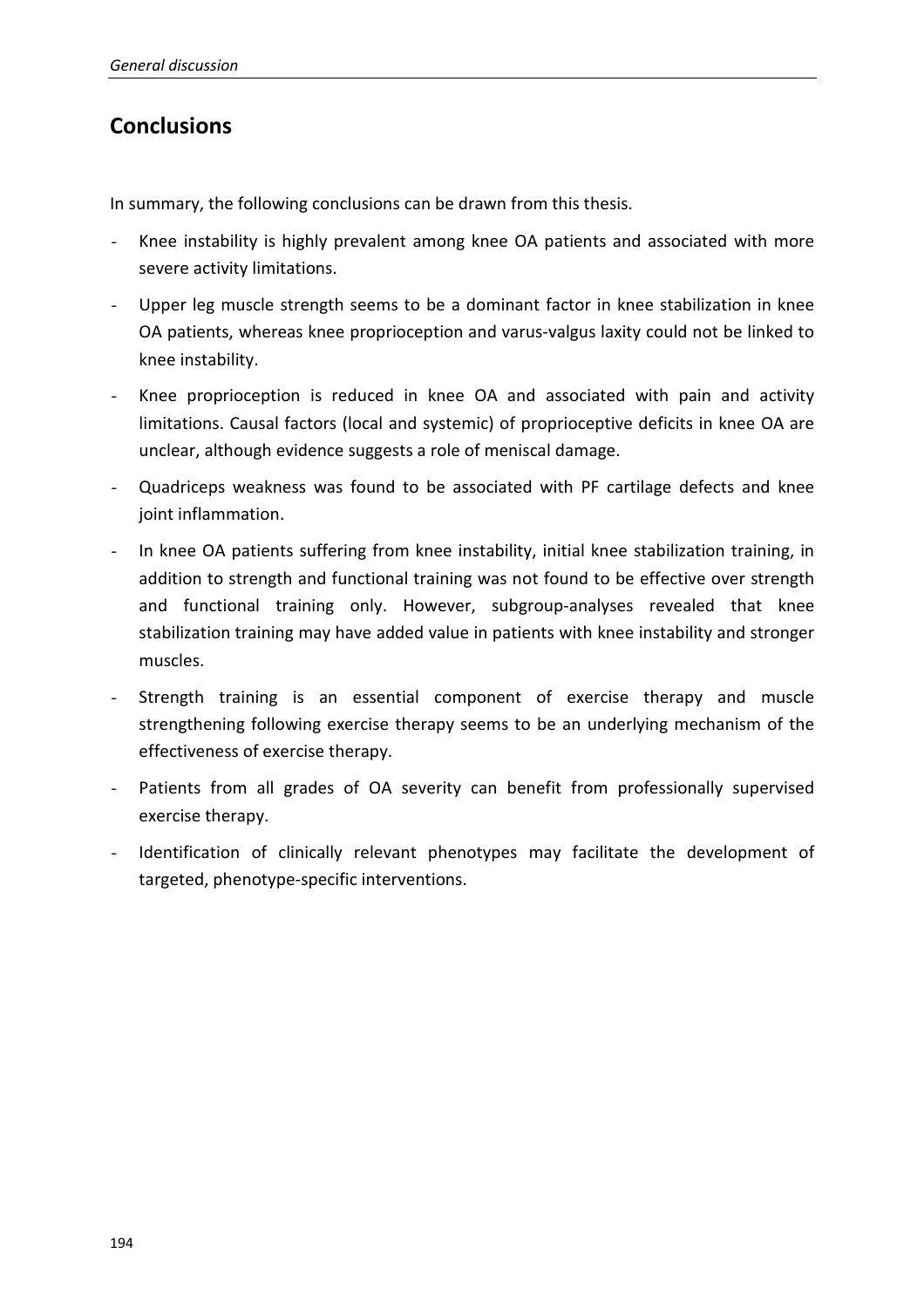## **Directions for future research**

Based on the study findings in this thesis, the following directions for future research can be suggested.

Firstly, an objective measure for knee instability that is able to detect and distinguish different forms of instability (i.e., buckling, shifting, giving way) needs to be developed and validated.

Secondly, a new measurement technique for knee joint proprioception needs to be developed that is both reliable and closely linked to proprioception in daily activities, for example by measuring in weightbearing position under dynamic conditions.

Thirdly, future research needs to unravel the role of upper leg muscles in knee stabilization. A minimal level of strength necessary to stabilize the knee could possibly be estimated. Moreover, because of the important role of the muscles in knee stabilization and potentially in OA disease as well, determinants of muscle weakness in knee OA need to be further clarified.

Fourthly, longitudinal studies are needed focusing on the relationship between biomechanical impairments (i.e., muscle weakness, reduced proprioception, laxity) and structural damage in the knee joint.

Fifthly, future studies need to evaluate the effectiveness of innovative, tailor-made exercises programs, for instance exercise therapy adapted for PF OA patients. Exercise programs consisting of high-intensity exercises (with a gradual increase) or combined with additional treatments (i.e., vitamin D, pain or anti-inflammatory medication) could result in larger strength improvements, but need to be evaluated for effectiveness and safety.

Sixthly, the controversy on the impact of exercising on structural damage of the knee joint needs to be unraveled, by comparing progression of knee OA over time between patients treated with long-lasting exercise therapy and patients not exercising at all. Other potential barriers to prescribe (or perform) exercise therapy, besides this controversy, need to be identified, in order to approach the 'underuse' of exercise therapy as an effective, conservative treatment option in knee OA.

Finally, more studies need to aim at identifying clinically relevant phenotypes from the heterogeneous knee OA population. This may help understanding the OA disease and could open opportunities for targeted treatments. Future randomized, controlled trials should ideally be conducted in specific phenotypes.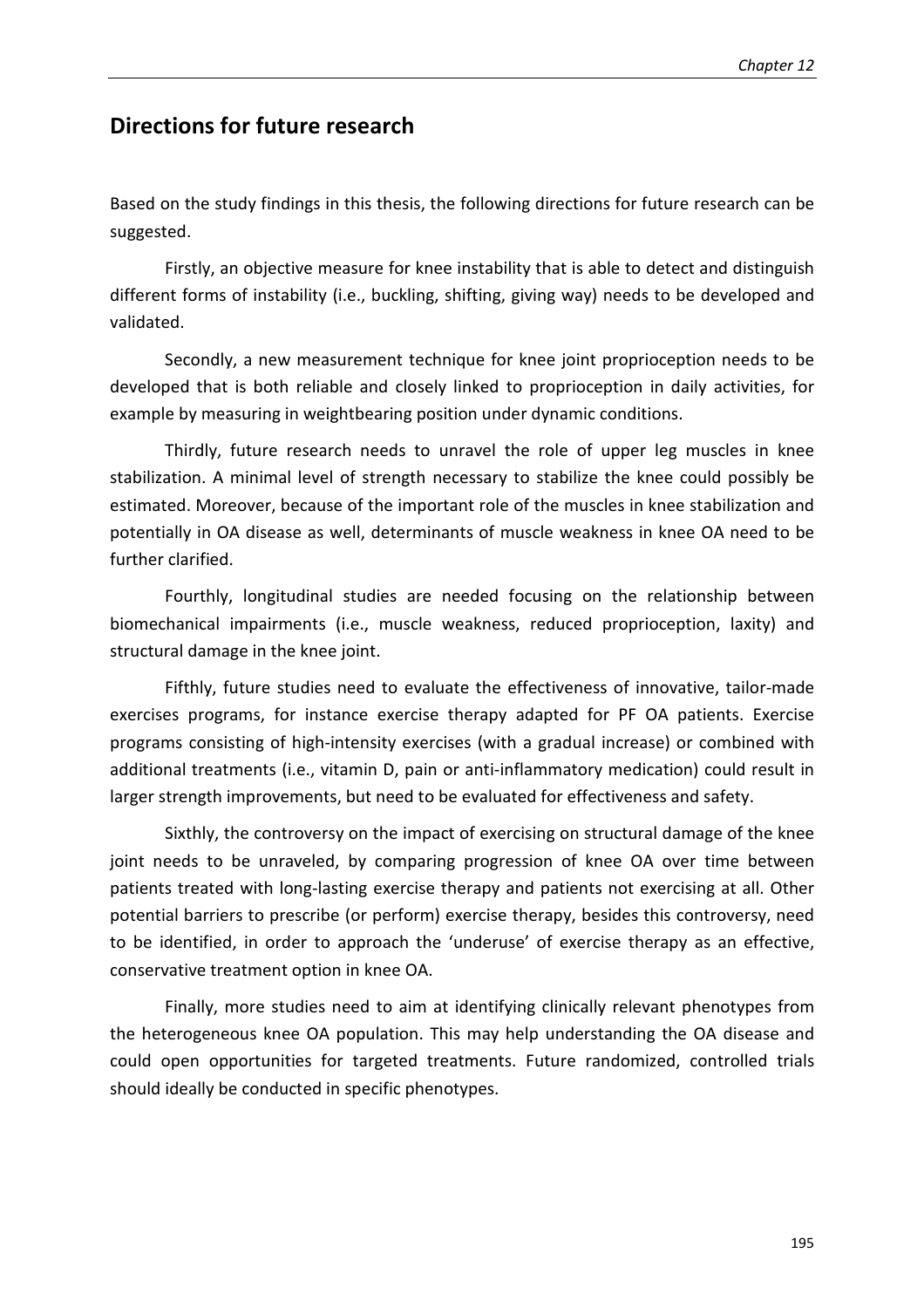#### **References**

- (1) van der Esch M, Knoop J, van der Leeden M, Voorneman R, Gerritsen M, Reiding D et al. Self-reported knee instability and activity limitations in patients with knee osteoarthritis: results of the Amsterdam osteoarthritis cohort. Clin Rheumatol 2012;31(10):1505-1510.
- (2) Fitzgerald GK, Piva SR, Irrgang JJ. Reports of joint instability in knee osteoarthritis: its prevalence and relationship to physical function. Arthritis Rheum 2004;51(6):941-946.
- (3) Knoop J, van der Leeden M, van der Esch M, Thorstensson CA, Gerritsen M, Voorneman RE et al. Association of lower muscle strength with self-reported knee instability in osteoarthritis of the knee: Results from the Amsterdam Osteoarthritis Cohort. Arthritis Care Res (Hoboken) 2012;64(1):38-45.
- (4) Shakoor N, Felson DT, Niu J, Segal NA, Nguyen USDT, Singh JA et al. The association of knee buckling with vibratory perception and muscle strength: the Multicenter Osteoarthritis Study. Arthritis Rheum 2013;65(10) supplement.
- (5) Felson DT, Niu J, McClennan C, Sack B, Aliabadi P, Hunter DJ et al. Knee buckling: prevalence, risk factors, and associated limitations in function. Ann Intern Med 2007;147(8):534-540.
- (6) Bennell KL, Wrigley TV, Hunt MA, Lim BW, Hinman RS. Update on the role of muscle in the genesis and management of knee osteoarthritis. Rheum Dis Clin North Am 2013;39(1):145-176.
- (7) Steultjens MP, Dekker J, van Baar ME, Oostendorp RA, Bijlsma JW. Muscle strength, pain and disability in patients with osteoarthritis. Clin Rehabil 2001;15(3):331-341.
- (8) Dekker J, van Dijk GM, Veenhof C. Risk factors for functional decline in osteoarthritis of the hip or knee. Curr Opin Rheumatol 2009;21(5):520-524.
- (9) Ramsey DK, Snyder-Mackler L, Lewek M, Newcomb W, Rudolph KS. Effect of anatomic realignment on muscle function during gait in patients with medial compartment knee osteoarthritis. Arthritis Rheum 2007;57(3):389-397.
- (10) Fitzgerald GK, Piva SR, Irrgang JJ, Bouzubar F, Starz TW. Quadriceps activation failure as a moderator of the relationship between quadriceps strength and physical function in individuals with knee osteoarthritis. Arthritis Rheum 2004;51(1):40-48.
- (11) Hortobagyi T, Garry J, Holbert D, DeVita P. Aberrations in the control of quadriceps muscle force in patients with knee osteoarthritis. Arthritis Rheum 2004;51(4):562-569.
- (12) Knoop J, Dekker J, Klein JP, van der Leeden M, van der Esch M, Reiding D et al. Biomechanical factors and physical examination findings in osteoarthritis of the knee: associations with tissue abnormalities assessed by conventional radiography and high resolution 3.0 Tesla magnetic resonance imaging. Arthritis Res Ther 2012;14(5):R212.
- (13) Amin S, Baker K, Niu J, Clancy M, Goggins J, Guermazi A et al. Quadriceps strength and the risk of cartilage loss and symptom progression in knee osteoarthritis. Arthritis Rheum 2009; 60(1):189-198.
- (14) Palmieri-Smith RM, Thomas AC, Karvonen-Gutierrez C, Sowers MF. Isometric quadriceps strength in women with mild, moderate, and severe knee osteoarthritis. Am J Phys Med Rehabil 2010;89(7):541- 548.
- (15) Stefanik JJ, Guermazi A, Zhu Y, Zumwalt AC, Gross KD, Clancy M et al. Quadriceps weakness, patella alta, and structural features of patellofemoral osteoarthritis. Arthritis Care Res (Hoboken) 2011;63(10):1391-1397.
- (16) Farrokhi S, Piva SR, Gil AB, Oddis CV, Brooks MM, Fitzgerald GK. Association of severity of coexisting patellofemoral disease with increased impairments and functional limitations in patients with knee osteoarthritis. Arthritis Care Res (Hoboken) 2013;65(4):544-551.
- (17) Hurley MV. The effects of joint damage on muscle function, proprioception and rehabilitation. Man Ther 1997;2(1):11-17.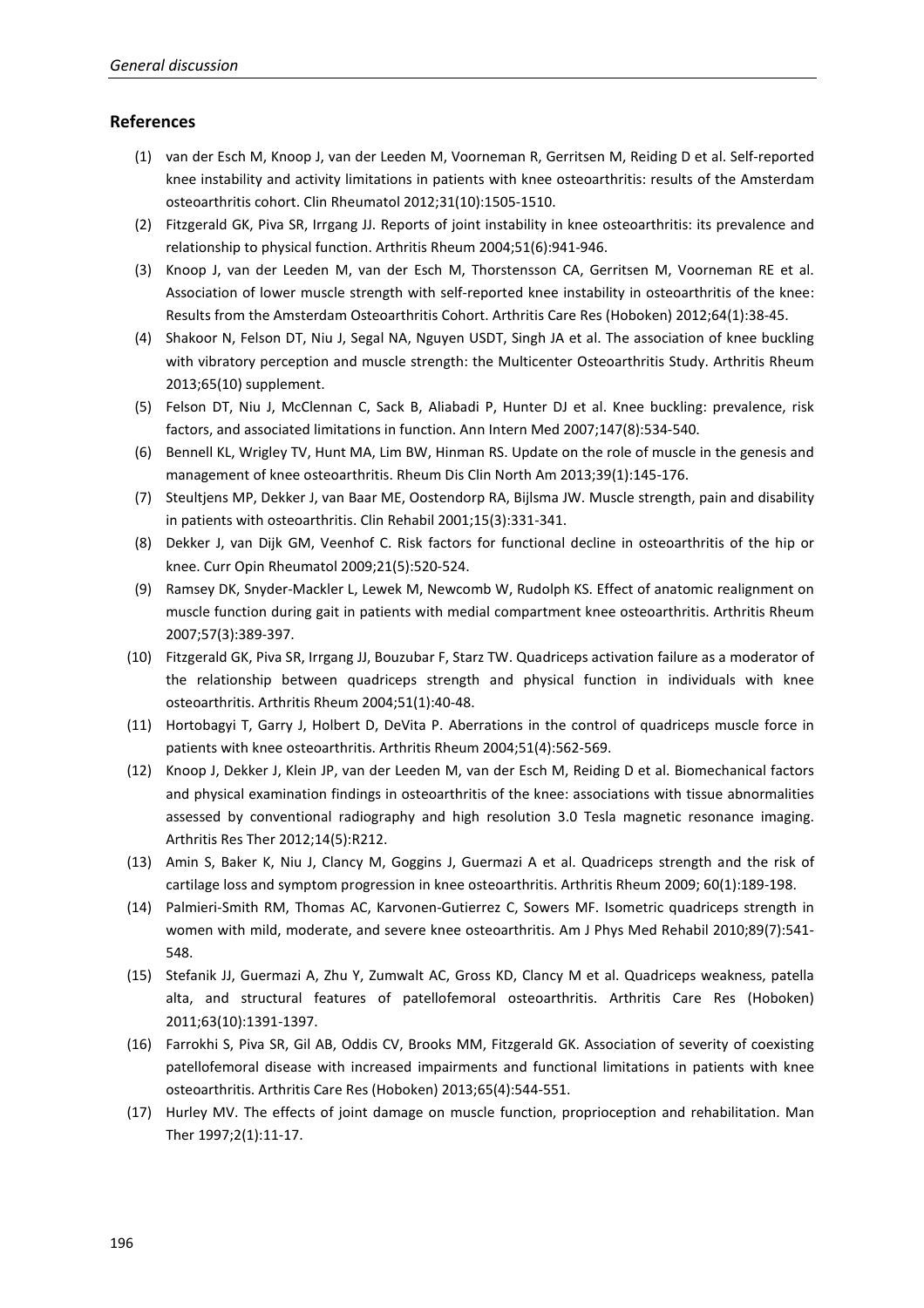- (18) Sanchez-Ramirez DC, van der LM, van der EM, Gerritsen M, Roorda LD, Verschueren S et al. Association of serum C-reactive protein and erythrocyte sedimentation rate with muscle strength in patients with knee osteoarthritis. Rheumatology (Oxford) 2013;52(4):727-732.
- (19) Knoop J, Steultjens MP, van der Leeden M, van der Esch M, Thorstensson CA, Roorda LD et al. Proprioception in knee osteoarthritis: a narrative review. Osteoarthritis Cartilage 2011;19(4):381-388.
- (20) Collins AT, Blackburn JT, Olcott CW, Miles J, Jordan J, Dirschl DR et al. Stochastic resonance electrical stimulation to improve proprioception in knee osteoarthritis. Knee 2011;18(5):317-22.
- (21) Shakoor N, Agrawal A, Block JA. Reduced lower extremity vibratory perception in osteoarthritis of the knee. Arthritis Rheum 2008;59(1):117-121.
- (22) van der Esch M, Knoop J, Hunter DJ, Klein JP, van der Leeden M, Knol DL et al. The association between reduced knee joint proprioception and medial meniscal abnormalities using MRI in knee osteoarthritis: results from the Amsterdam Osteoarthritis cohort. Osteoarthritis Cartilage 2013;21(5): 676-681.
- (23) Sharma L, Pai YC, Holtkamp K, Rymer WZ. Is knee joint proprioception worse in the arthritic knee versus the unaffected knee in unilateral knee osteoarthritis? Arthritis Rheum 1997;40(8):1518-1525.
- (24) Jerosch J, Schmidt K, Prymka M. [Modification of proprioceptive ability of knee joints with primary gonarthrosis]. Unfallchirurg 1997;100(3):219-224.
- (25) Garsden LR, Bullock-Saxton JE. Joint reposition sense in subjects with unilateral osteoarthritis of the knee. Clin Rehabil 1999;13(2):148-155.
- (26) Lund H, Juul-Kristensen B, Hansen K, Christensen R, Christensen H, Danneskiold-Samsoe B et al. Movement detection impaired in patients with knee osteoarthritis compared to healthy controls: a cross-sectional case-control study. J Musculoskelet Neuronal Interact 2008;8(4):391-400.
- (27) Lewek MD, Ramsey DK, Snyder-Mackler L, Rudolph KS. Knee stabilization in patients with medial compartment knee osteoarthritis. Arthritis Rheum 2005;52(9):2845-2853.
- (28) Schmitt LC, Fitzgerald GK, Reisman AS, Rudolph KS. Instability, laxity, and physical function in patients with medial knee osteoarthritis. Phys Ther 2008;88(12):1506-1516.
- (29) Schmitt LC, Rudolph KS. Muscle stabilization strategies in people with medial knee osteoarthritis: the effect of instability. J Orthop Res 2008;26(9):1180-1185.
- (30) Creaby MW, Wrigley TV, Lim BW, Hinman RS, Bryant AL, Bennell KL. Self-reported knee joint instability is related to passive mechanical stiffness in medial knee osteoarthritis. BMC Musculoskelet Disord 2013;14(1):326.
- (31) Sharma L, Lou C, Felson DT, Dunlop DD, Kirwan-Mellis G, Hayes KW et al. Laxity in healthy and osteoarthritic knees. Arthritis Rheum 1999;42(5):861-870.
- (32) Sharma L, Eckstein F, Song J, Guermazi A, Prasad P, Kapoor D et al. Relationship of meniscal damage, meniscal extrusion, malalignment, and joint laxity to subsequent cartilage loss in osteoarthritic knees. Arthritis Rheum 2008;58(6):1716-1726.
- (33) Irrgang JJ, Snyder-Mackler L, Wainner RS, Fu FH, Harner CD. Development of a patient-reported measure of function of the knee. J Bone Joint Surg Am 1998;80(8):1132-1145.
- (34) Turcot K, Aissaoui R, Boivin K, Pelletier M, Hagemeister N, de Guise JA. The responsiveness of threedimensional knee accelerations used as an estimation of knee instability and loading transmission during gait in osteoarthritis patient's follow-up. Osteoarthritis Cartilage 2009;17(2):213-219.
- (35) Farrokhi S, Tashman S, Gil AB, Klatt BA, Fitzgerald GK. Are the kinematics of the knee joint altered during the loading response phase of gait in individuals with concurrent knee osteoarthritis and complaints of joint instability? A dynamic stereo X-ray study. Clin Biomech 2012;27(4):384-389.
- (36) Knoop J, Dekker J, van der Leeden M., van der Esch M, Thorstensson CA, Gerritsen M et al. Knee joint stabilization therapy in patients with osteoarthritis of the knee: a randomized, controlled trial. Osteoarthritis Cartilage 2013;21(8):1025-34.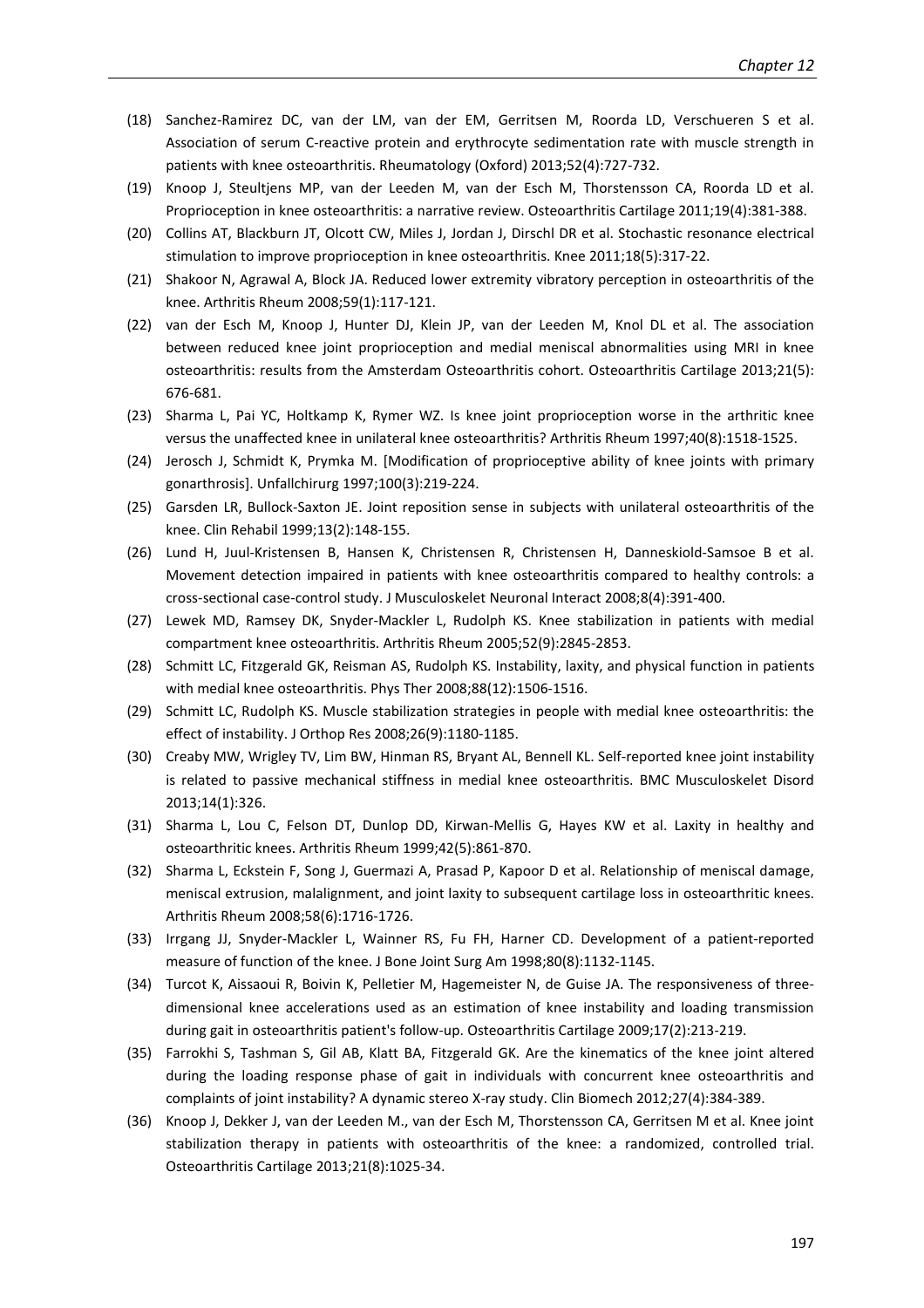- (37) Diracoglu D, Aydin R, Baskent A, Celik A. Effects of kinesthesia and balance exercises in knee osteoarthritis. J Clin Rheumatol 2005;11(6):303-310.
- (38) Fitzgerald GK, Piva SR, Gil AB, Wisniewski SR, Oddis CV, Irrgang JJ. Agility and perturbation training techniques in exercise therapy for reducing pain and improving function in people with knee osteoarthritis: a randomized clinical trial. Phys Ther 2011;91(4):452-469.
- (39) Bennell KL, Egerton T, Wrigley TV, Hodges PW, Hunt M, Roos EM et al. Comparison of neuromuscular and quadriceps strengthening exercise in the treatment of varus malaligned knees with medial knee osteoarthritis: a randomised controlled trial protocol. BMC Musculoskelet Disord 2011;12:276.
- (40) Knoop J, van der Leeden M, Roorda LD, Thorstensson CA, van der Esch M, Peter WF et al. Knee joint stabilization therapy in patients with osteoarthritis of the knee and knee instability: subgroup-analyses in a randomized, controlled trial. J Rehabil Med (accepted for publication).
- (41) van Baar ME, Dekker J, Oostendorp RA, Bijl D, Voorn TB, Lemmens JA et al. The effectiveness of exercise therapy in patients with osteoarthritis of the hip or knee: a randomized clinical trial. J Rheumatol 1998;25(12):2432-2439.
- (42) Farr JN, Going SB, McKnight PE, Kasle S, Cussler EC, Cornett M. Progressive resistance training improves overall physical activity levels in patients with early osteoarthritis of the knee: a randomized controlled trial. Phys Ther 2010;90(3):356-366.
- (43) Abbott JH, Robertson MC, Chapple C, Pinto D, Wright AA, Leon dlB et al. Manual therapy, exercise therapy, or both, in addition to usual care, for osteoarthritis of the hip or knee: a randomized controlled trial. 1: clinical effectiveness. Osteoarthritis Cartilage 2013;21(4):525-534.
- (44) Messier SP, Mihalko SL, Legault C, Miller GD, Nicklas BJ, DeVita P et al. Effects of intensive diet and exercise on knee joint loads, inflammation, and clinical outcomes among overweight and obese adults with knee osteoarthritis: the IDEA randomized clinical trial. JAMA 2013;310(12):1263-1273.
- (45) Maurer BT, Stern AG, Kinossian B, Cook KD, Schumacher HR, Jr. Osteoarthritis of the knee: isokinetic quadriceps exercise versus an educational intervention. Arch Phys Med Rehabil 1999;80(10):1293- 1299.
- (46) O'Reilly SC, Muir KR, Doherty M. Effectiveness of home exercise on pain and disability from osteoarthritis of the knee: a randomised controlled trial. Ann Rheum Dis 1999;58(1):15-19.
- (47) Veenhof C, Koke AJ, Dekker J, Oostendorp RA, Bijlsma JW, van Tulder MW et al. Effectiveness of behavioral graded activity in patients with osteoarthritis of the hip and/or knee: a randomized clinical trial. Arthritis Rheum 2006;55(6):925-934.
- (48) Peloquin L, Bravo G, Gauthier P, Lacombe G, Billiard JS. Effects of a Cross-Training Exercise Program in Persons with Osteoarthritis of the Knee: a Randomized Controlled Trial. J Clin Rheumatol 1999;5(3): 126-136.
- (49) Hopman-Rock M, Westhoff MH. The effects of a health educational and exercise program for older adults with osteoarthritis for the hip or knee. J Rheumatol 2000;27(8):1947-1954.
- (50) Messier SP, Loeser RF, Miller GD, Morgan TM, Rejeski WJ, Sevick MA et al. Exercise and dietary weight loss in overweight and obese older adults with knee osteoarthritis: the Arthritis, Diet, and Activity Promotion Trial. Arthritis Rheum 2004;50(5):1501-1510.
- (51) Hochberg MC, Altman RD, April KT, Benkhalti M, Guyatt G, McGowan J et al. American College of Rheumatology 2012 recommendations for the use of nonpharmacologic and pharmacologic therapies in osteoarthritis of the hand, hip, and knee. Arthritis Care Res (Hoboken) 2012;64(4):455-474.
- (52) Jordan KM, Arden NK, Doherty M, Bannwarth B, Bijlsma JW, Dieppe P et al. EULAR Recommendations 2003: an evidence based approach to the management of knee osteoarthritis: Report of a Task Force of the Standing Committee for International Clinical Studies Including Therapeutic Trials (ESCISIT). Ann Rheum Dis 2003;62(12):1145-1155.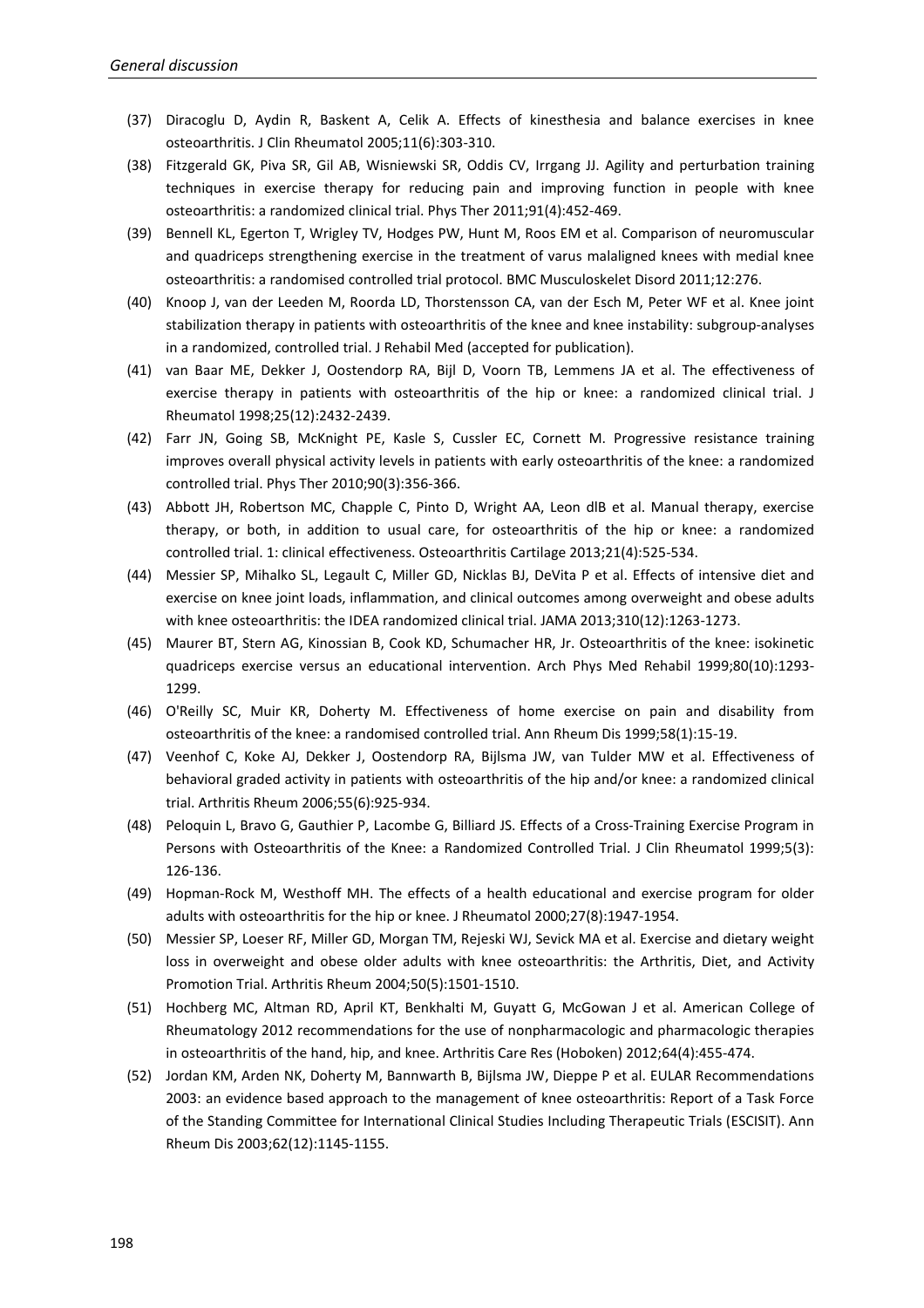- (53) Zhang W, Nuki G, Moskowitz RW, Abramson S, Altman RD, Arden NK et al. OARSI recommendations for the management of hip and knee osteoarthritis: part III: Changes in evidence following systematic cumulative update of research published through January 2009. Osteoarthritis Cartilage 2010;18(4): 476-499.
- (54) Peter WF, Jansen MJ, Hurkmans EJ, Bloo H, Dekker J, Dilling RG et al. Physiotherapy in hip and knee osteoarthritis: development of a practice guideline concerning initial assessment, treatment and evaluation. Acta Reumatol Port 2011;36(3):268-281.
- (55) Fransen M, McConnell S. Exercise for osteoarthritis of the knee. Cochrane Database Syst Rev 2008;(4): CD004376.
- (56) Pisters MF, Veenhof C, van Meeteren NL, Ostelo RW, de Bakker DH, Schellevis FG et al. Long-term effectiveness of exercise therapy in patients with osteoarthritis of the hip or knee: a systematic review. Arthritis Rheum 2007;57(7):1245-1253.
- (57) Holden MA, Nicholls EE, Young J, Hay EM, Foster NE. UK-based physical therapists' attitudes and beliefs regarding exercise and knee osteoarthritis: findings from a mixed-methods study. Arthritis Rheum 2009;61(11):1511-1521.
- (58) Bennell KL, Hunt MA, Wrigley TV, Lim BW, Hinman RS. Muscle and exercise in the prevention and management of knee osteoarthritis: an internal medicine specialist's guide. Med Clin North Am 2009; 93(1):161-77.
- (59) NIVEL Zorgregistraties eerste lijn; www.nivel.nl.
- (60) Knoop J, Steultjens MPM, Roorda LD, Lems WF, van der Esch M, Thorstensson CA et al. Neuromuscular mechanisms of exercise therapy in patients with knee osteoarthritis. Submitted for publication.
- (61) Roos EM, Dahlberg L. Positive effects of moderate exercise on glycosaminoglycan content in knee cartilage: a four-month, randomized, controlled trial in patients at risk of osteoarthritis. Arthritis Rheum 2005;52(11):3507-3514.
- (62) Helmark IC, Mikkelsen UR, Borglum J, Rothe A, Petersen MC, Andersen O et al. Exercise increases interleukin-10 levels both intraarticularly and peri-synovially in patients with knee osteoarthritis: a randomized controlled trial. Arthritis Res Ther 2010;12(4):R126.
- (63) Beckwee D, Vaes P, Cnudde M, Swinnen E, Bautmans I. Osteoarthritis of the knee: why does exercise work? A qualitative study of the literature. Ageing Res Rev 2013;12(1):226-36.
- (64) Knoop J, Dekker J, van der Leeden M, van der Esch M, Klein P, Hunter D et al. Is the severity of knee osteoarthritis on MRI associated with outcome of exercise therapy? Arthritis Care Res (Hoboken) 2014;66(1):63-8.
- (65) Hunter DJ. Osteoarthritis. Best Pract Res Clin Rheumatol 2011;25(6):801-814.
- (66) Hawker GA, Badley EM, Borkhoff CM, Croxford R, Davis AM, Dunn S et al. Which patients are most likely to benefit from total joint arthroplasty? Arthritis Rheum 2013;65(5):1243-1252.
- (67) Sharma L, Dunlop DD, Cahue S, Song J, Hayes KW. Quadriceps strength and osteoarthritis progression in malaligned and lax knees. Ann Intern Med 2003;138(8):613-619.
- (68) Mikesky AE, Mazzuca SA, Brandt KD, Perkins SM, Damush T, Lane KA. Effects of strength training on the incidence and progression of knee osteoarthritis. Arthritis Rheum 2006;55(5):690-699.
- (69) Woollard JD, Gil AB, Sparto P, Kwoh CK, Piva SR, Farrokhi S et al. Change in knee cartilage volume in individuals completing a therapeutic exercise program for knee osteoarthritis. J Orthop Sports Phys Ther 2011;41(10):708-722.
- (70) Bunout D, Barrera G, Leiva L, Gattas V, de la Maza MP, Avendano M et al. Effects of vitamin D supplementation and exercise training on physical performance in Chilean vitamin D deficient elderly subjects. Exp Gerontol 2006;41(8):746-752.
- (71) Petersen SG, Beyer N, Hansen M, Holm L, Aagaard P, Mackey AL et al. Nonsteroidal anti-inflammatory drug or glucosamine reduced pain and improved muscle strength with resistance training in a